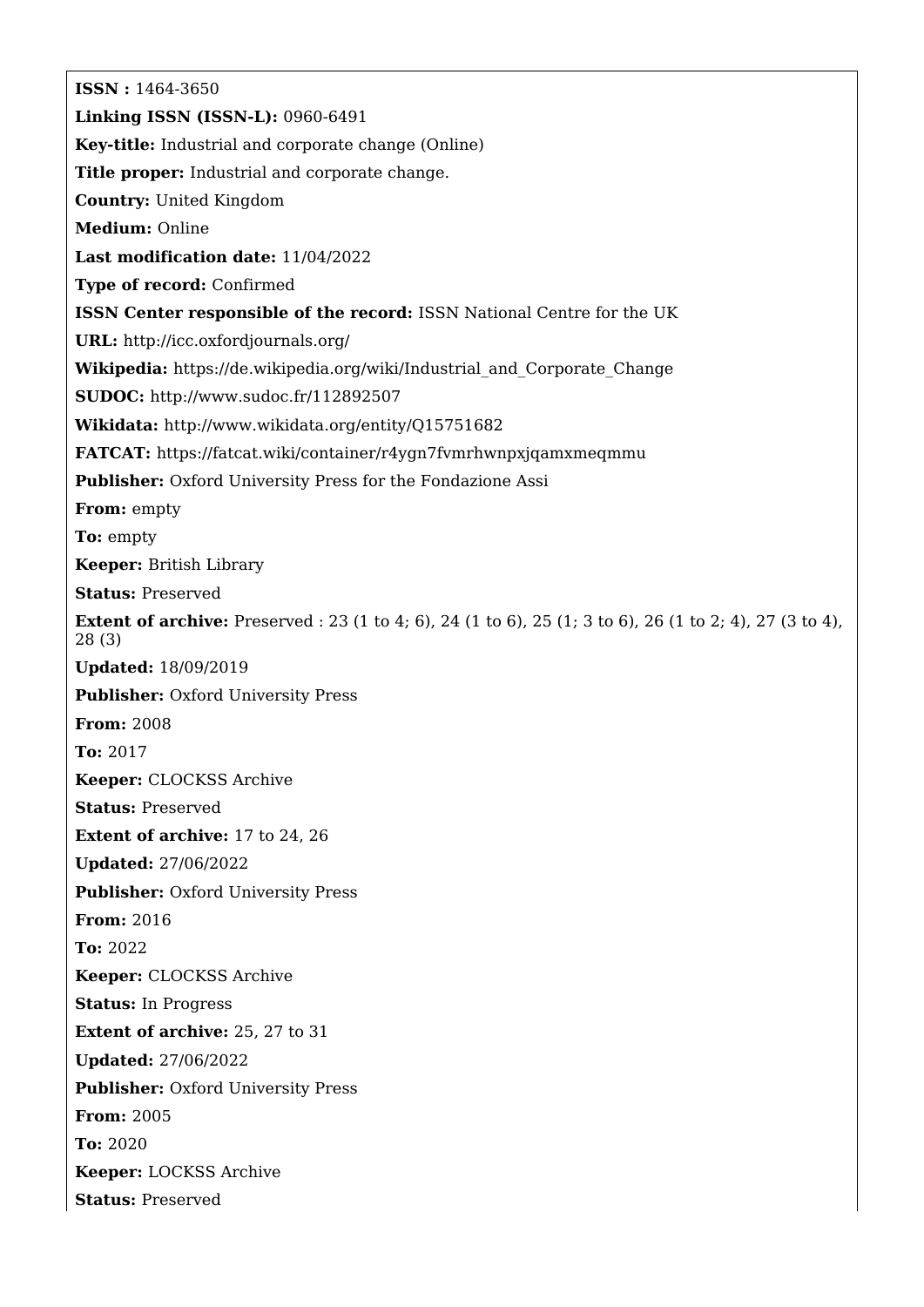**Extent of archive:** 14 to 29 **Updated:** 27/06/2022 **Publisher:** Oxford University Press **From:** 2021 **To:** 2022 **Keeper:** LOCKSS Archive **Status:** In Progress **Extent of archive:** 30, 31 **Updated:** 27/06/2022 **Publisher:** Oxford University Press **From:** 2007 **To:** 2022 **Keeper:** National Digital Preservation Program, China **Status:** Preserved **Extent of archive:** Preserved : ; 2 (1 to 6); 3 (3, 4, 6); 16 (1 to 6); 17 (1 to 6); 18 (1 to 6); 19 (1 to 6); 21 (1 to 6); 22 (1 to 6); 23 (1 to 6); 24 (1 to 6); 25 (1 to 6); 26 (1 to 6); 27 (1 to 6); 28 (1 to 6); 29 (1, 2, 5); 31 (1) **Updated:** 14/04/2022 **Publisher: Oxford University Press From:** 2019 **To:** 2019 **Keeper:** National Digital Preservation Program, China **Status:** Preserved **Extent of archive:** Preserved : 28 (6) **Updated:** 15/04/2022 **Publisher:** Oxford University Press for the Fondazione ASSI **From:** 1992 **To:** 1995 **Keeper:** National Library of the Netherlands **Status:** Preserved **Extent of archive:** Preserved : 1 (1 to 3); 2 (1); 3 (2, 3); 4 (1 to 4) **Updated:** 19/06/2022 **Publisher: Oxford University Press From:** 2008 **To:** 2022 **Keeper:** Portico **Status:** Preserved **Extent of archive:** Preserved : 17 (4 to 6); 18 (1 to 6); 19 (1 to 6); 20 (1 to 6); 21 (1 to 6); 22 (1 to 6); 23 (1 to 6); 24 (1 to 6); 25 (1 to 6); 26 (1, 3, 6); 27 (1 to 6); 28 (1, 2, 4, 6); 29 (1 to 6); 30 (1 to 3, 5, 6); 31 (1 to 3) **Updated:** 04/06/2022

**Publisher:** Oxford